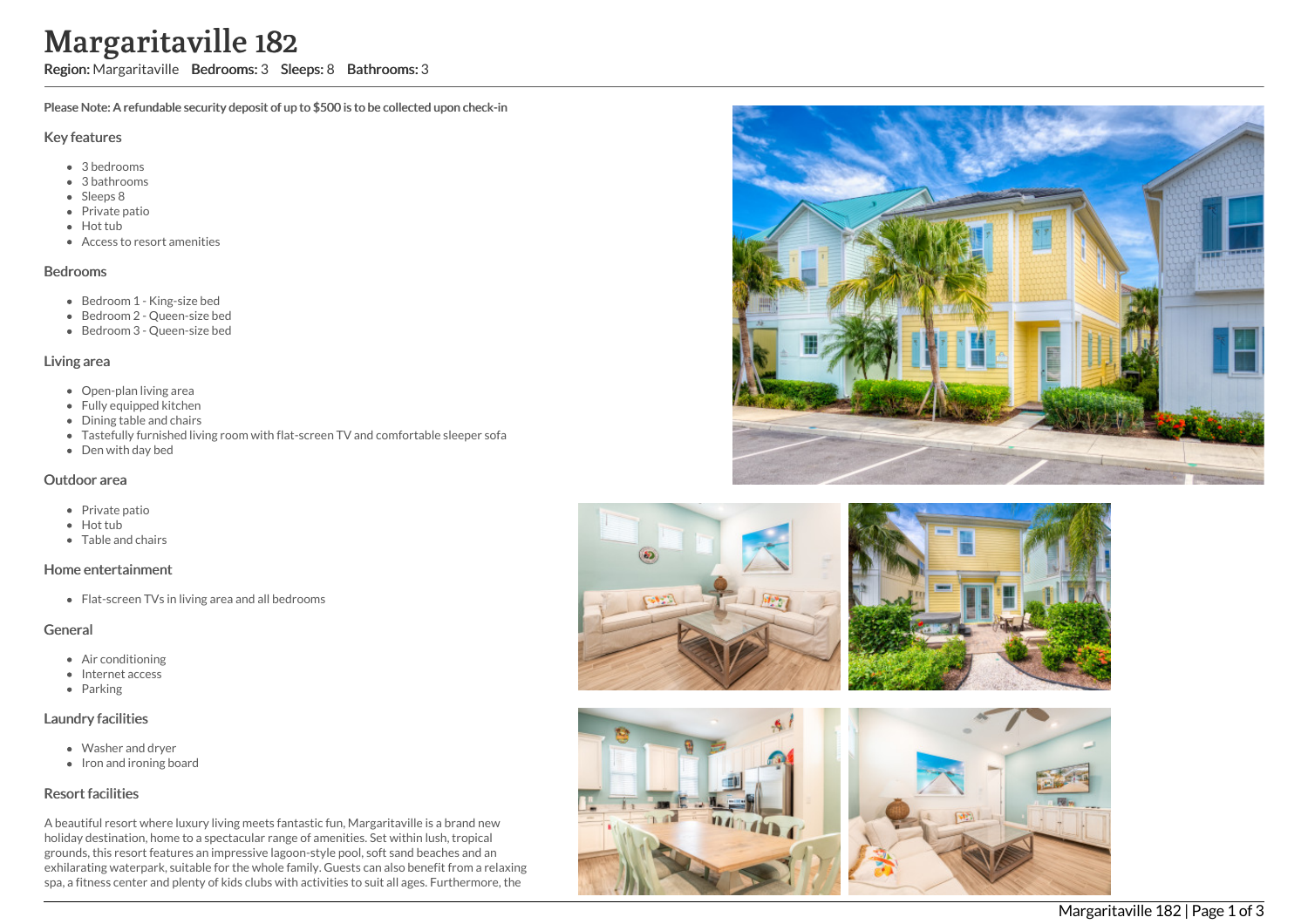entertainment district offers a wide range of first-class shopping, dining and lounge experiences, all within walking distance of your holiday home and there's a complimentary shuttle to the theme parks.

# Places of interest

- Disney World 5.1 miles
- Universal Studios 16.7 miles
- Sea World 11.7 miles
- Orlando International Airport 24.5 miles

Parts of the Margaritaville Hotel are currently under construction. Apologies for any disturbance or inconvenience this may cause during your stay at Margaritaville Resort, Orlando.